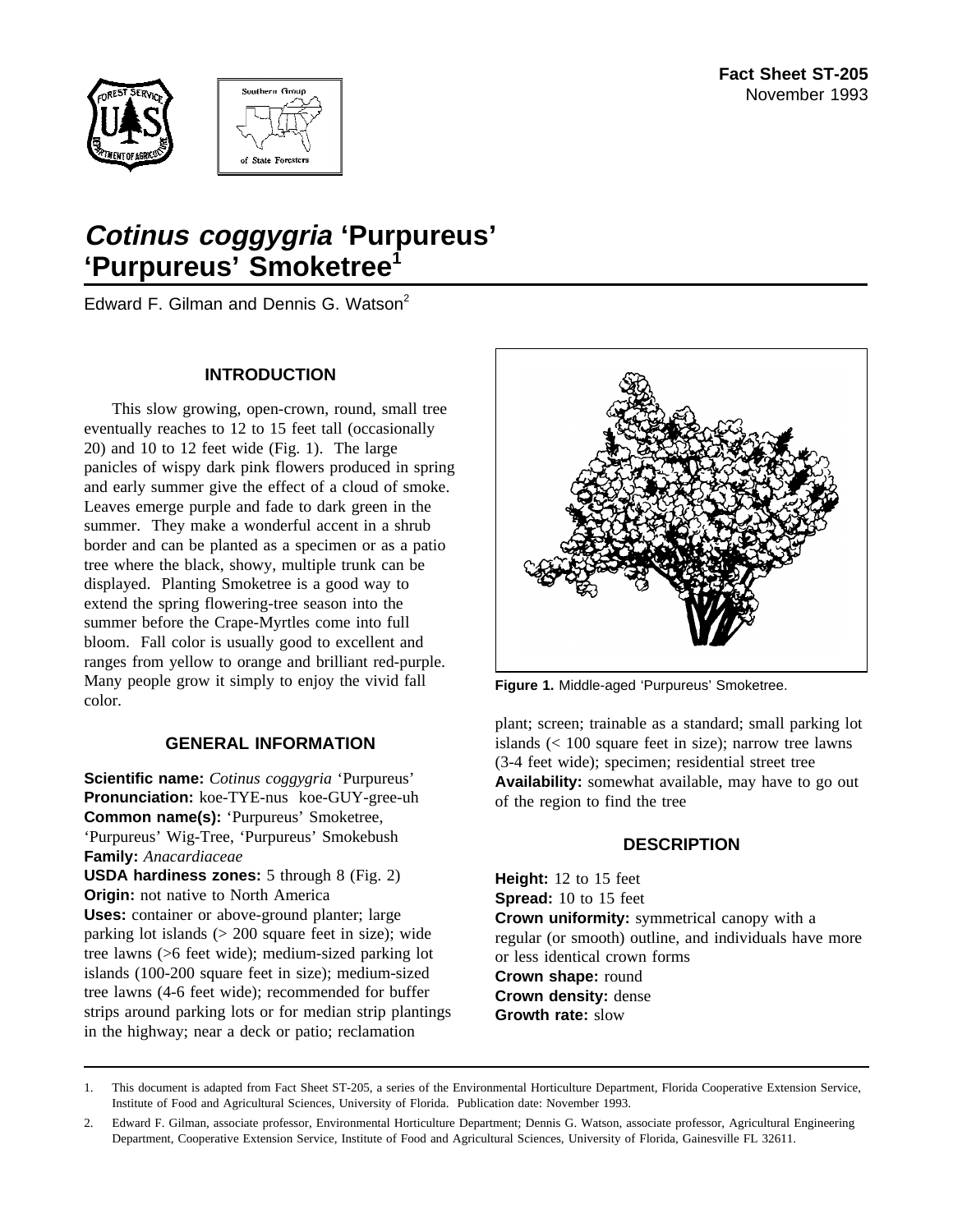

**Figure 2.** Shaded area represents potential planting range.

### **Texture:** medium

# **Foliage**

**Leaf arrangement:** alternate (Fig. 3) **Leaf type:** simple **Leaf margin:** entire Leaf shape: elliptic (oval); obovate Leaf venation: pinnate; reticulate **Leaf type and persistence:** deciduous **Leaf blade length:** 2 to 4 inches **Leaf color:** green **Fall color:** red **Fall characteristic:** showy

### **Flower**

**Flower color:** pink; purple **Flower characteristics:** spring flowering; summer flowering; very showy

# **Fruit**

**Fruit shape:** irregular; oval **Fruit length:** < .5 inch **Fruit covering:** dry or hard **Fruit color:** brown **Fruit characteristics:** does not attract wildlife; no significant litter problem; showy

# **Trunk and Branches**

**Trunk/bark/branches:** bark is thin and easily damaged from mechanical impact; droop as the tree grows, and will require pruning for vehicular or pedestrian clearance beneath the canopy; routinely grown with, or trainable to be grown with, multiple trunks; showy trunk; no thorns **Pruning requirement:** needs little pruning to develop a strong structure **Breakage:** resistant **Current year twig color:** brown **Current year twig thickness:** medium; thick